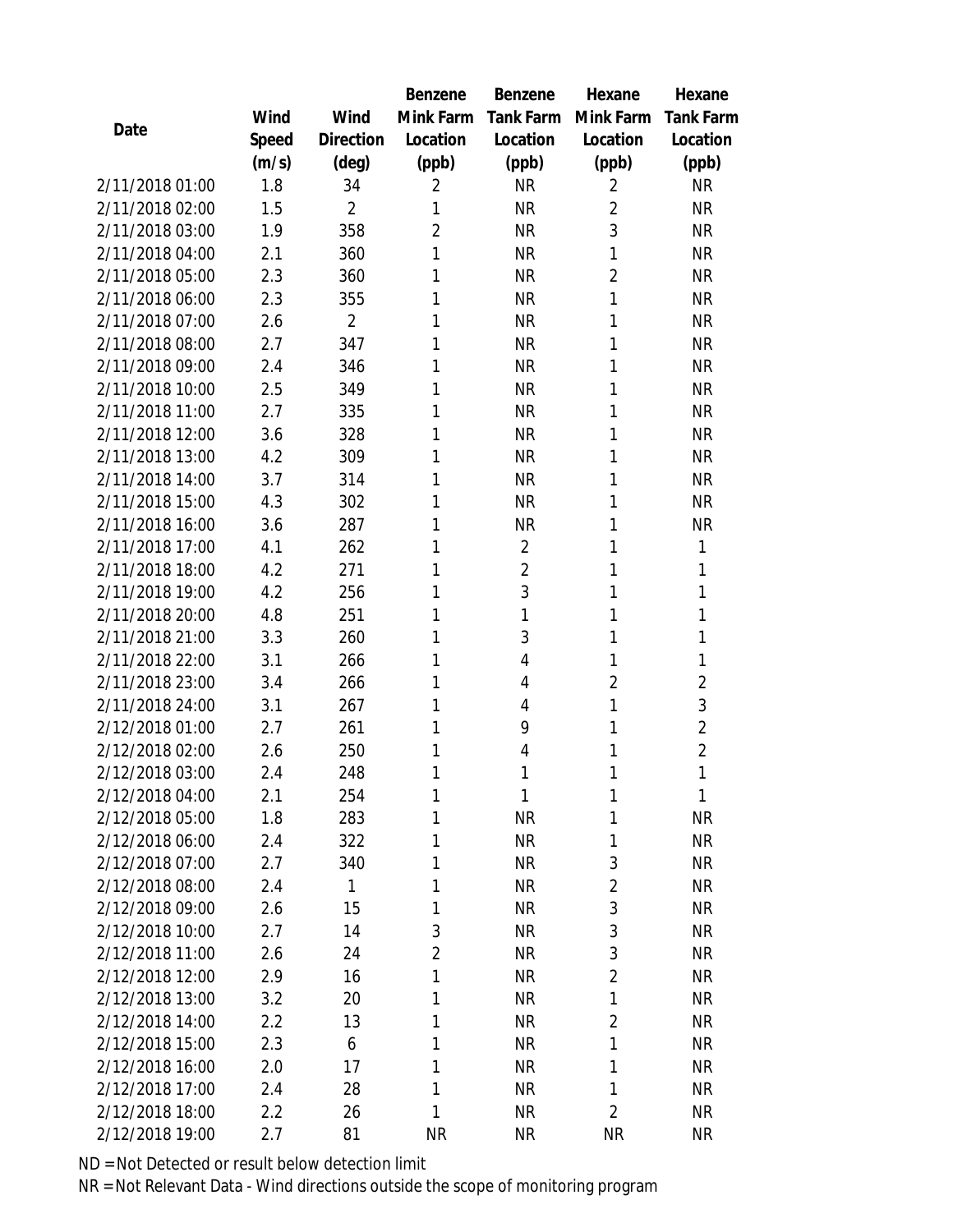|                                    |            |                | Benzene                | Benzene      | Hexane                 | Hexane            |  |
|------------------------------------|------------|----------------|------------------------|--------------|------------------------|-------------------|--|
|                                    | Wind       | Wind           | Mink Farm              | Tank Farm    | Mink Farm              | <b>Tank Farm</b>  |  |
| Date                               | Speed      | Direction      | Location               | Location     | Location               | Location          |  |
|                                    | (m/s)      | $(\text{deg})$ | (ppb)                  | (ppb)        | (ppb)                  | (ppb)             |  |
| 2/12/2018 20:00                    | 1.9        | 89             | <b>NR</b>              | <b>NR</b>    | <b>NR</b>              | <b>NR</b>         |  |
| 2/12/2018 21:00                    | 1.6        | 59             | <b>NR</b>              | <b>NR</b>    | <b>NR</b>              | <b>NR</b>         |  |
| 2/12/2018 22:00                    | 1.7        | 54             | <b>NR</b>              | <b>NR</b>    | <b>NR</b>              | <b>NR</b>         |  |
| 2/12/2018 23:00                    | 2.0        | 55             | <b>NR</b>              | <b>NR</b>    | <b>NR</b>              | <b>NR</b>         |  |
| 2/12/2018 24:00                    | 1.9        | 60             | <b>NR</b>              | <b>NR</b>    | <b>NR</b>              | <b>NR</b>         |  |
| 2/13/2018 01:00                    | 1.8        | 61             | <b>NR</b>              | <b>NR</b>    | <b>NR</b>              | <b>NR</b>         |  |
| 2/13/2018 02:00                    | 1.9        | 63             | <b>NR</b>              | <b>NR</b>    | <b>NR</b>              | <b>NR</b>         |  |
| 2/13/2018 03:00                    | 2.5        | 76             | <b>NR</b>              | <b>NR</b>    | <b>NR</b>              | <b>NR</b>         |  |
| 2/13/2018 04:00                    | 2.9        | 93             | <b>NR</b>              | <b>NR</b>    | <b>NR</b>              | <b>NR</b>         |  |
| 2/13/2018 05:00                    | 1.7        | 95             | <b>NR</b>              | <b>NR</b>    | <b>NR</b>              | <b>NR</b>         |  |
| 2/13/2018 06:00                    | 2.8        | 87             | <b>NR</b>              | <b>NR</b>    | <b>NR</b>              | <b>NR</b>         |  |
| 2/13/2018 07:00                    | 2.4        | 63             | <b>NR</b>              | <b>NR</b>    | <b>NR</b>              | <b>NR</b>         |  |
| 2/13/2018 08:00                    | 1.9        | 75             | <b>NR</b>              | <b>NR</b>    | <b>NR</b>              | <b>NR</b>         |  |
| 2/13/2018 09:00                    | 2.3        | 91             | <b>NR</b>              | <b>NR</b>    | <b>NR</b>              | <b>NR</b>         |  |
| 2/13/2018 10:00                    | 4.0        | 113            | <b>NR</b>              | <b>NR</b>    | <b>NR</b>              | <b>NR</b>         |  |
| 2/13/2018 11:00                    | 4.2        | 133            | <b>NR</b>              | <b>NR</b>    | <b>NR</b>              | <b>NR</b>         |  |
| 2/13/2018 12:00                    | 3.0        | 148            | <b>NR</b>              | <b>NR</b>    | <b>NR</b>              | NR                |  |
| 2/13/2018 13:00                    | 3.4        | 161            | <b>NR</b>              | <b>NR</b>    | <b>NR</b>              | <b>NR</b>         |  |
| 2/13/2018 14:00                    | 3.5        | 159            | <b>NR</b>              | <b>NR</b>    | <b>NR</b>              | <b>NR</b>         |  |
| 2/13/2018 15:00                    | 3.5        | 159            | <b>NR</b>              | <b>NR</b>    | <b>NR</b>              | <b>NR</b>         |  |
| 2/13/2018 16:00                    | 3.2        | 154            | NR                     | <b>NR</b>    | <b>NR</b>              | <b>NR</b>         |  |
| 2/13/2018 17:00                    | 3.1        | 156            | <b>NR</b>              | <b>NR</b>    | <b>NR</b>              | <b>NR</b>         |  |
| 2/13/2018 18:00                    | 2.9        | 168            | <b>NR</b>              | <b>NR</b>    | <b>NR</b>              | <b>NR</b>         |  |
| 2/13/2018 19:00                    | 2.5        | 173            | <b>NR</b>              | $\mathbf{1}$ | <b>NR</b>              | $\mathbf{1}$      |  |
| 2/13/2018 20:00                    | 2.8        | 167            | <b>NR</b>              | <b>NR</b>    | <b>NR</b>              | <b>NR</b>         |  |
| 2/13/2018 21:00                    | 3.5        | 162            | NR                     | <b>NR</b>    | <b>NR</b>              | <b>NR</b>         |  |
| 2/13/2018 22:00                    | 3.2        | 167            | <b>NR</b>              | <b>NR</b>    | <b>NR</b>              | <b>NR</b>         |  |
| 2/13/2018 23:00                    | 4.8        | 175            | <b>NR</b>              | 1            | NR                     | 1                 |  |
| 2/13/2018 24:00                    | 4.7        | 195            | <b>NR</b>              | 1            | <b>NR</b>              | 1                 |  |
| 2/14/2018 01:00                    | 3.8        | 208            | <b>NR</b>              | 1            | <b>NR</b>              | 1                 |  |
| 2/14/2018 02:00                    | 2.8        | 200            | <b>NR</b>              | 1            | <b>NR</b>              | 1                 |  |
| 2/14/2018 03:00<br>2/14/2018 04:00 | 3.0        | 201            | <b>NR</b>              | 1            | <b>NR</b>              | 1                 |  |
|                                    | 3.7        | 197            | <b>NR</b>              | 1            | <b>NR</b>              | 1                 |  |
| 2/14/2018 05:00                    | 3.5        | 193            | <b>NR</b>              | 1            | <b>NR</b>              | 1<br>1            |  |
| 2/14/2018 06:00                    | 3.6        | 183            | <b>NR</b>              | 1            | <b>NR</b>              | $\mathbf{1}$      |  |
| 2/14/2018 07:00                    | 3.9        | 189            | <b>NR</b>              | 1            | <b>NR</b>              |                   |  |
| 2/14/2018 08:00<br>2/14/2018 09:00 | 3.7        | 187            | <b>NR</b>              | 1            | <b>NR</b>              | $\mathbf{1}$      |  |
| 2/14/2018 10:00                    | 4.0        | 185            | <b>NR</b>              | 1<br>1       | <b>NR</b><br><b>NR</b> | 1<br>1            |  |
| 2/14/2018 11:00                    | 3.8        | 198            | <b>NR</b>              | 1            | <b>NR</b>              | 1                 |  |
| 2/14/2018 12:00                    | 4.0        | 206<br>207     | <b>NR</b>              | 1            | <b>NR</b>              |                   |  |
| 2/14/2018 13:00                    | 3.7<br>4.0 | 204            | <b>NR</b><br><b>NR</b> | $\mathbf{1}$ | <b>NR</b>              | 1<br>$\mathbf{1}$ |  |
| 2/14/2018 14:00                    |            |                |                        |              |                        | 1                 |  |
|                                    | 5.0        | 217            | <b>NR</b>              | 1            | <b>NR</b>              |                   |  |

ND = Not Detected or result below detection limit

NR = Not Relevant Data - Wind directions outside the scope of monitoring program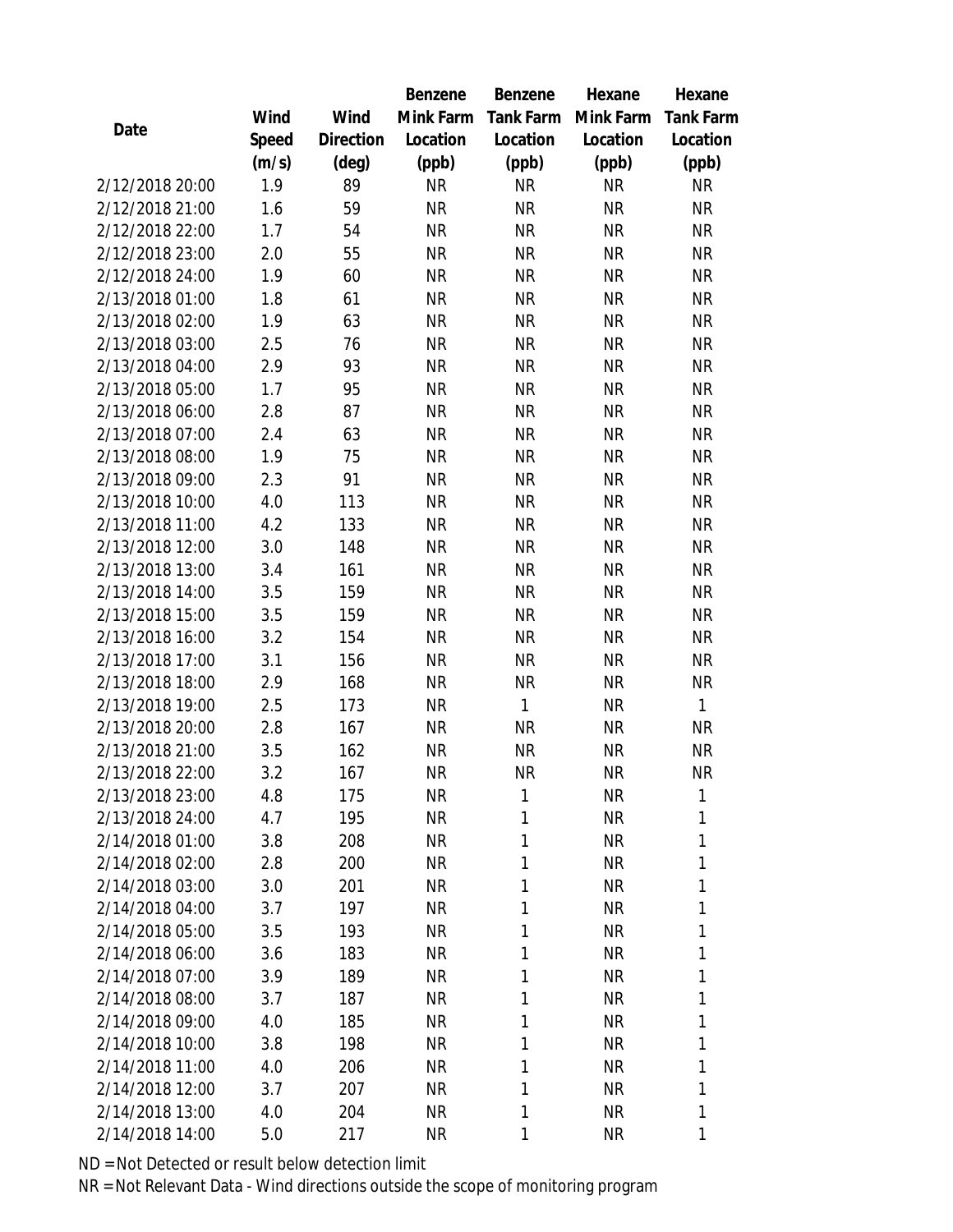|                 |       |           | Benzene   | Benzene          | Hexane         | Hexane           |
|-----------------|-------|-----------|-----------|------------------|----------------|------------------|
|                 | Wind  | Wind      | Mink Farm | <b>Tank Farm</b> | Mink Farm      | <b>Tank Farm</b> |
| Date            | Speed | Direction | Location  | Location         | Location       | Location         |
|                 | (m/s) | (deg)     | (ppb)     | (ppb)            | (ppb)          | (ppb)            |
| 2/14/2018 15:00 | 4.5   | 211       | <b>NR</b> | 1                | <b>NR</b>      | 1                |
| 2/14/2018 16:00 | 3.8   | 197       | <b>NR</b> | 1                | <b>NR</b>      | 1                |
| 2/14/2018 17:00 | 3.9   | 179       | <b>NR</b> | 1                | <b>NR</b>      | 1                |
| 2/14/2018 18:00 | 3.8   | 182       | <b>NR</b> | 1                | <b>NR</b>      | 1                |
| 2/14/2018 19:00 | 4.3   | 173       | <b>NR</b> | 1                | <b>NR</b>      | 1                |
| 2/14/2018 20:00 | 3.7   | 187       | <b>NR</b> | 1                | <b>NR</b>      | 1                |
| 2/14/2018 21:00 | 3.8   | 190       | <b>NR</b> | $\mathbf{1}$     | <b>NR</b>      | $\overline{2}$   |
| 2/14/2018 22:00 | 3.8   | 207       | <b>NR</b> | 1                | <b>NR</b>      | 1                |
| 2/14/2018 23:00 | 3.2   | 215       | <b>NR</b> | 1                | <b>NR</b>      | 1                |
| 2/14/2018 24:00 | 3.2   | 200       | <b>NR</b> | 1                | <b>NR</b>      | 1                |
| 2/15/2018 01:00 | 3.6   | 204       | <b>NR</b> | 1                | <b>NR</b>      | $\mathbf{1}$     |
| 2/15/2018 02:00 | 4.5   | 208       | <b>NR</b> | 1                | <b>NR</b>      | 1                |
| 2/15/2018 03:00 | 4.1   | 203       | <b>NR</b> | 1                | <b>NR</b>      | 1                |
| 2/15/2018 04:00 | 3.8   | 206       | <b>NR</b> | 1                | <b>NR</b>      | 1                |
| 2/15/2018 05:00 | 4.1   | 206       | <b>NR</b> | 1                | <b>NR</b>      | 1                |
| 2/15/2018 06:00 | 3.5   | 199       | <b>NR</b> | 1                | <b>NR</b>      | 1                |
| 2/15/2018 07:00 | 3.4   | 193       | <b>NR</b> | 1                | <b>NR</b>      | 1                |
| 2/15/2018 08:00 | 3.4   | 188       | <b>NR</b> | 1                | <b>NR</b>      | 1                |
| 2/15/2018 09:00 | 2.9   | 183       | <b>NR</b> | 1                | <b>NR</b>      | 1                |
| 2/15/2018 10:00 | 3.7   | 198       | NoData    | $\mathbf{1}$     | NoData         | 1                |
| 2/15/2018 11:00 | 1.6   | 219       | NoData    | $\mathbf{1}$     | NoData         | $\mathbf{1}$     |
| 2/15/2018 12:00 | 0.9   | 312       | <b>NR</b> | <b>NR</b>        | <b>NR</b>      | <b>NR</b>        |
| 2/15/2018 13:00 | 1.2   | 236       | <b>NR</b> | <b>NR</b>        | <b>NR</b>      | <b>NR</b>        |
| 2/15/2018 14:00 | 1.1   | 286       | <b>NR</b> | <b>NR</b>        | <b>NR</b>      | <b>NR</b>        |
| 2/15/2018 15:00 | 1.2   | 342       | <b>NR</b> | <b>NR</b>        | <b>NR</b>      | <b>NR</b>        |
| 2/15/2018 16:00 | 2.3   | 200       | <b>NR</b> | <b>NR</b>        | <b>NR</b>      | <b>NR</b>        |
| 2/15/2018 17:00 | 1.9   | 335       | <b>NR</b> | <b>NR</b>        | <b>NR</b>      | <b>NR</b>        |
| 2/15/2018 18:00 | 1.6   | 343       | 1         | <b>NR</b>        | 1              | <b>NR</b>        |
| 2/15/2018 19:00 | 1.6   | 274       | 1         | $\mathbf{1}$     | 1              | $\mathbf{1}$     |
| 2/15/2018 20:00 | 2.5   | 331       | 1         | <b>NR</b>        | 1              | NR               |
| 2/15/2018 21:00 | 2.2   | 336       | 1         | <b>NR</b>        | $\overline{2}$ | <b>NR</b>        |
| 2/15/2018 22:00 | 2.3   | 358       | 1         | <b>NR</b>        | 1              | <b>NR</b>        |
| 2/15/2018 23:00 | 2.0   | 349       | 1         | <b>NR</b>        | 1              | NR               |
| 2/15/2018 24:00 | 2.3   | 341       | 1         | <b>NR</b>        | $\overline{2}$ | <b>NR</b>        |
| 2/16/2018 01:00 | 2.7   | 340       | 1         | <b>NR</b>        | $\overline{2}$ | NR               |
| 2/16/2018 02:00 | 2.7   | 354       | 1         | <b>NR</b>        | 1              | <b>NR</b>        |
| 2/16/2018 03:00 | 4.7   | 30        | 1         | <b>NR</b>        | 1              | NR               |
| 2/16/2018 04:00 | 4.0   | 16        | 1         | <b>NR</b>        | 1              | <b>NR</b>        |
| 2/16/2018 05:00 | 2.9   | 3         | 1         | <b>NR</b>        | 1              | <b>NR</b>        |
| 2/16/2018 06:00 | 2.7   | 345       | 1         | <b>NR</b>        | 1              | NR               |
| 2/16/2018 07:00 | 3.7   | 342       | 1         | <b>NR</b>        | 1              | NR               |
| 2/16/2018 08:00 | 4.2   | 344       | 1         | NR               | 1              | NR               |
| 2/16/2018 09:00 | 4.0   | 344       | 1         | NR               | 1              | <b>NR</b>        |

ND = Not Detected or result below detection limit

NR = Not Relevant Data - Wind directions outside the scope of monitoring program